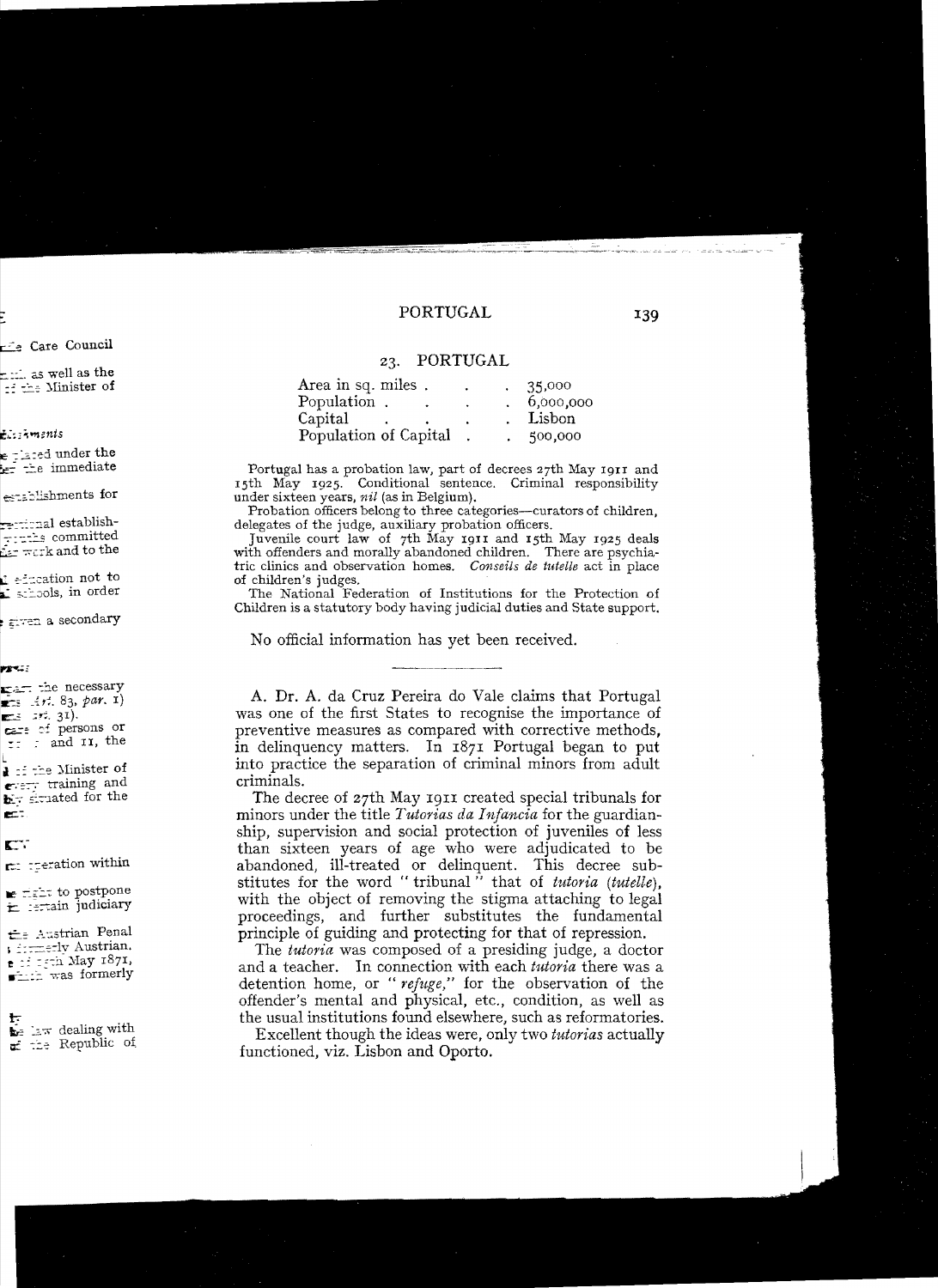This decree remains the basis of the Portuguese system as embodied in the new decree described under B.

B. The new Décret No. 10,767 is entitled "Organisation and regulation of the services for the jurisdiction and the protection of minors." It was issued by the Ministry of Justice and Social Welfare, 15th May 1925, and consists of two main parts:

I. An exposition of the motives underlying the decree.

II. The decree itself consists of 158 articles arranged in three chapters with their sections and articles. Chapter I deals with the organisation and functioning of the services. Chapter 2 with the auxiliary services for the prevention of crime and the preservation of children. Chapter 3 contains a number of miscellaneous orders.

I. Exposition of Motives.—In this official introduction the Government laid down the nature and principles governing the administration of justice for minors and the facts and circumstances which led to the decree. Such a course seemed necessary in order to assist the large army of officials and societies called upon to carry out or initiate this new and complex system.

The three fundamental activities of the State concerned with child welfare are:

(1) Public Assistance Services.

(2) Educational Services.

(3) Judicial Services.

Nos.  $(1)$  and  $(2)$  consist of both State and voluntary bodies, whilst the last is exclusively a function of the State. Amongst them all there should be close co-operation if the aims of child welfare are to be realised.

Educational activity comes first among preventive measures, and involves the necessity of an extended observation and enquiry into character, etc., of the children concerned, seeing that there is so considerable a number of delinquent minors of weak mentality. The classification of abnormal children adopted is that promulgated by the Second International Congress of Child Welfare held at Brussels, 1921, viz.:

(a) abnormals owing to social causes.

 $(b)$  abnormals owing to biological or physical causes.

 $(c)$  abnormals owing to psychic or neuropathic causes.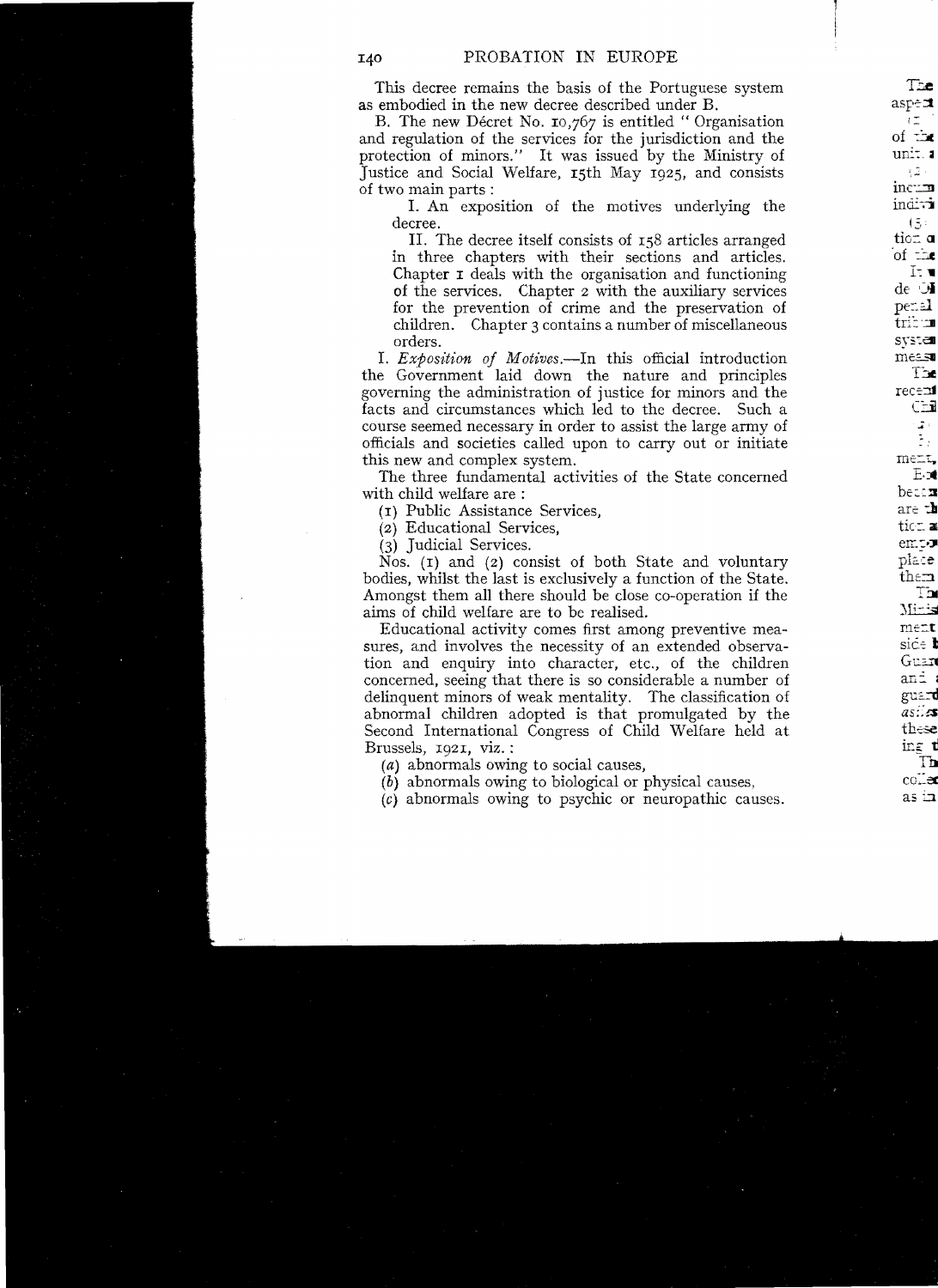The problem of juveniles presents itself under three aspects:

(I) The social aspect appears in the origins and methods of the offence, the environment of which the child is a unit, and the study of social evils.

(2) The juridical aspect results from the obligation incumbent upon the State to protect society as weIl as the individual offender.

(3) The medico-psychological aspect involves the adoption of considered measures to restore the social equilibrium of the offender.

It was in 1911, owing to the efforts of the Rev. P. Antonio de Oliveira, that, so far as minors were concerned, older penal methods were modified and a special children's tribunal was substituted for the ordinary jurisdiction. The system of isolation in houses of correction gave way to measures of reform and correction.

The decree of 27th May 1911 still forms the basis of more recent legislation, including the present decree No. 10,767.

Children in need of protection fall under two categories :

 $(a)$  delinquent and incorrigible.

 $(b)$  children in moral danger through poverty, ill-treatment, immoral surroundings.

Both should pass through the tribunal for children before becoming wards of the State. For dealing with them there are the usual types of schools of reform, colonies for correction and places for extended observation. The tribunals were empowered to deprive parents of their parental authority, place children in private families, release on probation, send them to reformatory or colony of correction, etc.

The whole of this work comes within the scope of the Ministry of Justice, which confided the duties to a department "Administration and General Inspection," working side by side with the "Superior Council of Jurisdiction and Guardianship of Minors," which latter is a consultative body and a court of appeal. Below these come the central guardianship podies, which work in conjunction with the *asiles* or refuges, i.e. the observation homes, and below these again are the regional guardianship committees covering the whole of the country.

The question as to whether the tribunals should be of a collective character, such as a committee, or an individual as in the case of a children's judge, has not yet been settled.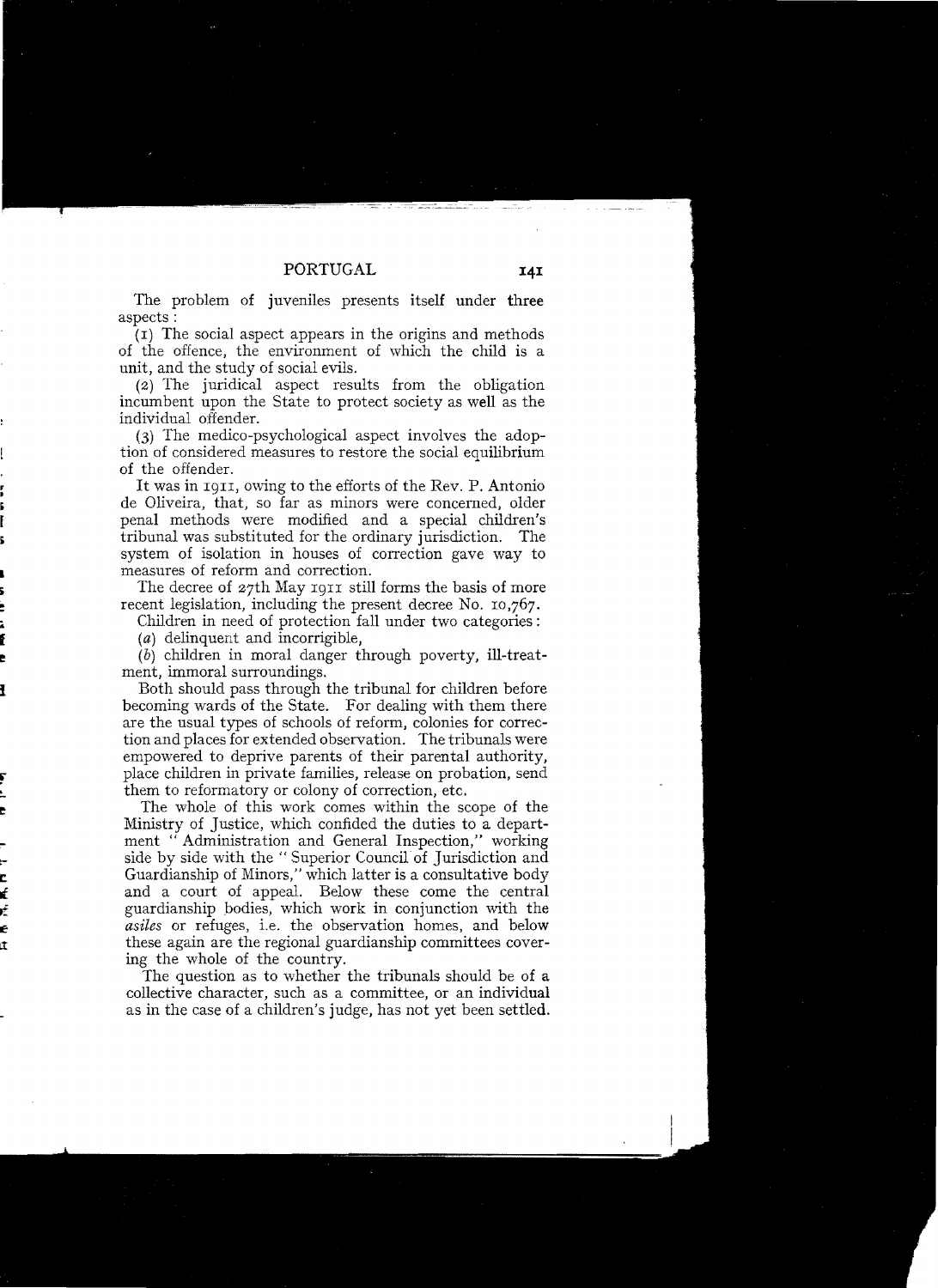Opinion generally tends to favour the appointment of children's judges rather than councils or committees, but there are no funds at the disposal of the Government for the appointment of so large a number of judges as would be required and so for the present the Committee form, i.e. the *tutorias (conseils de tutelle),* will continue to act.

The above may be regarded as strictly official State organisations charged with the protection of children and with the defence of Society against crime. But there are in addition highly important auxiliary services. The legal machinery would be imperfect without the co-operation of all the child-welfare agencies in the country; and consequently, in order to bring about their effective union for co-operation with the official bodies, the " National Federation of Institutions for the Protection of Children " has been strengthened, brought into line, given an official statutory standing with judicial duties and funds for its proper administration. The National Federation, representing as it does all the child-welfare agencies of the country, standing outside the range of political activities, assured of its fmancial stability, linking up State-aided services with private institutions in the whole field of child-welfare work, is bound to strengthen the efficiency of the service. The Portuguese plan aims, not at making the punishment fit the crime, but at individualising the treatment so as to cure the patient and even in many cases to prevent him from becoming morally sick. All the various activities of the National Federation-health, education, correction homes, form together a most complex and far-reaching organisation, and are linked up with, and are at the disposal of, the *cours de tutelle regionales* and the other juridical services.

The introduction of the decree admits that in the doctrinal and legislative field " our country is on a level with our neighbours and even surpasses them in some directions, but in the practical field it needs administrative action, persevering and persistent." The removal of the factors causing delinquency amongst children, viz. poverty, illness, bad . environment, etc., is the most effective way of removing crime in later life. It is cheaper too and results in the conservation of human happiness.

11. *The Decree Itself.* 

*Chapter I*, Section I of the Decree, "Organisation and functioning of the services," vests the central co-ordination,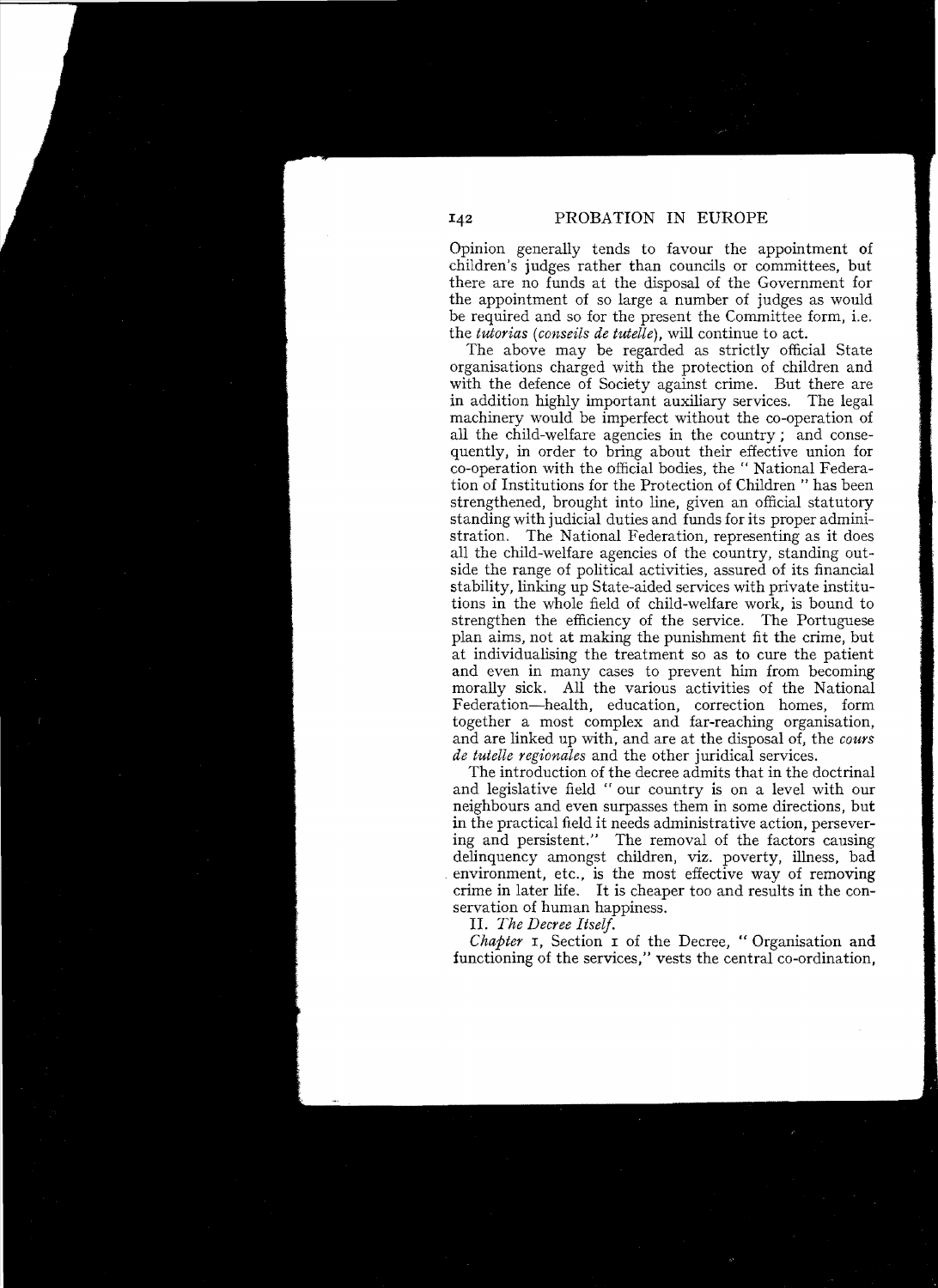143

control and supreme direction in the "Ministry of Justice and Social Welfare" acting through L'Administration et Inspection generales of the services of jurisdiction and guardianship of minors with a *conseil superieur* acting as a consultative body and a court of appeal.

The juridical services are—

 $(I)$  Conseil superieur (as a court of appeal).

(2) Central courts.

 $(3)$  Regional courts.

Institutional services are:

(1) "Refuges" (at the disposition of the central courts for medical and mental examinations).

(2) Reform schools.

(3) Colonies for correctional purposes.

Under this decree the educational establishments, public assistance and health authorities, which are all dependent upon other ministries, may be utilised for the protection of children.

For the same purpose establishments of administrative bodies, or of private organisations, or those belonging to the National Federation of Institutions may be used.

Art. 2.—The Ministry of Justice and of Social Welfare will function side by side with the National Federation of Protective Institutions equally. Sec. 2 defines the duties of the "Administration and General Inspection," which reports to the superior council suggestions for alterations in the system, the need of new institutions, revision of mental and medical examinations and selects the institution when the guardianship courts have sentenced an offender to institutional treatment. It makes provision for the appointment, duties, etc., of officials, e.g. the "administrator and general inspector" must be a doctor of laws who has distinguished himself by his study of juvenile delinquency.

Art. 12 puts the probation staff under this same department. They are "delegates for the supervision of minors" and "auxiliary agents for the supervision of minors." These are nominated by the above-mentioned "Chief Inspector and Administrator," preferentially (as in Belgium) from amongst those engaged in the work of the guardianship courts and the officials attached to societies for child welfare. public assistance and educational authorities. The delegates and their auxiliary agents will fulfil their duties in the central guardianship courts under the direct orders of the president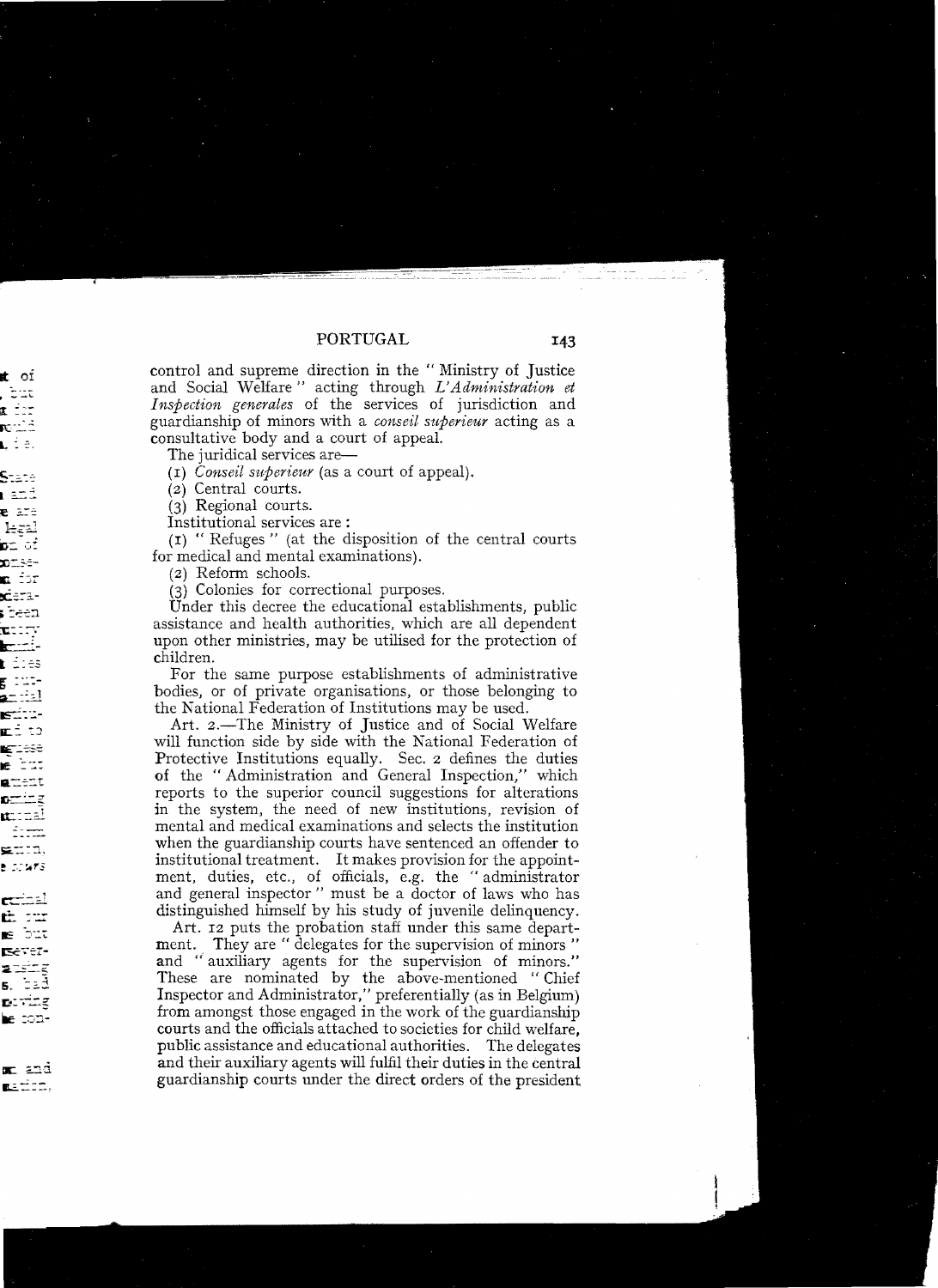judges; and the" curators of children "under the direction of the "Administration and General Inspection," which can confer other powers upon the curators of children. (There seem to be three categories of probation officersthe delegate, the auxiliary agent and the curator.)

Art. I3 lays down the powers of the Superior Council and Art. 14 gives its constitution, viz. (I) the president, who is a judge chosen by the Minister of Justice, (2) two professors of penallaw, one of Lisbon and the other of Coimbra Universities, (3) a Lisbon professor specialised in applied psychology, (4) the administrator and inspector-general, (5) a doctor--director of a section of the Institute of Criminology, (6) the public prosecutor (seven members in all).

Sect. 3 deals with the competence of the guardianship courts, of which there are two sorts, viz. the central guardianship courts of Lisbon and Oporto, and the regional courts.

Art. 20.—The following measures may be taken for prevention, reform or correction in connection with juvenile delinquents:

(a) Reprimand.

 $(b)$  Placing on probation.

(c) Placing in an adoptive family or in a public or private educational institution.

 $(d)$  Fine of less than 200 dollars.

(e) Placing provisionally in a "refuge" or observation home for a period of not more than six months.

(f) Placing definitively in a reformatory school for six years.

 $(g)$  Placing definitively in a correctional school for six years.

 $(h)$  Placing abnormal children in special schools.

Other measures may be taken, such as placing in semiliberty, conditional release, enrolment in the army or navy ; and in the case of adult offenders the withdrawal of paternal or tutelary rights, compulsory payments by parents towards the expenses of their children's maintenance. As in Belgium, sentences passed on juveniles must come up for reconsideration every three years.

Art. 37 deals with the trial of children under sixteen years of age. After proceedings have been initiated at the first hearing, exhaustive enquiry is made, which includes age, environment, health and mental condition of the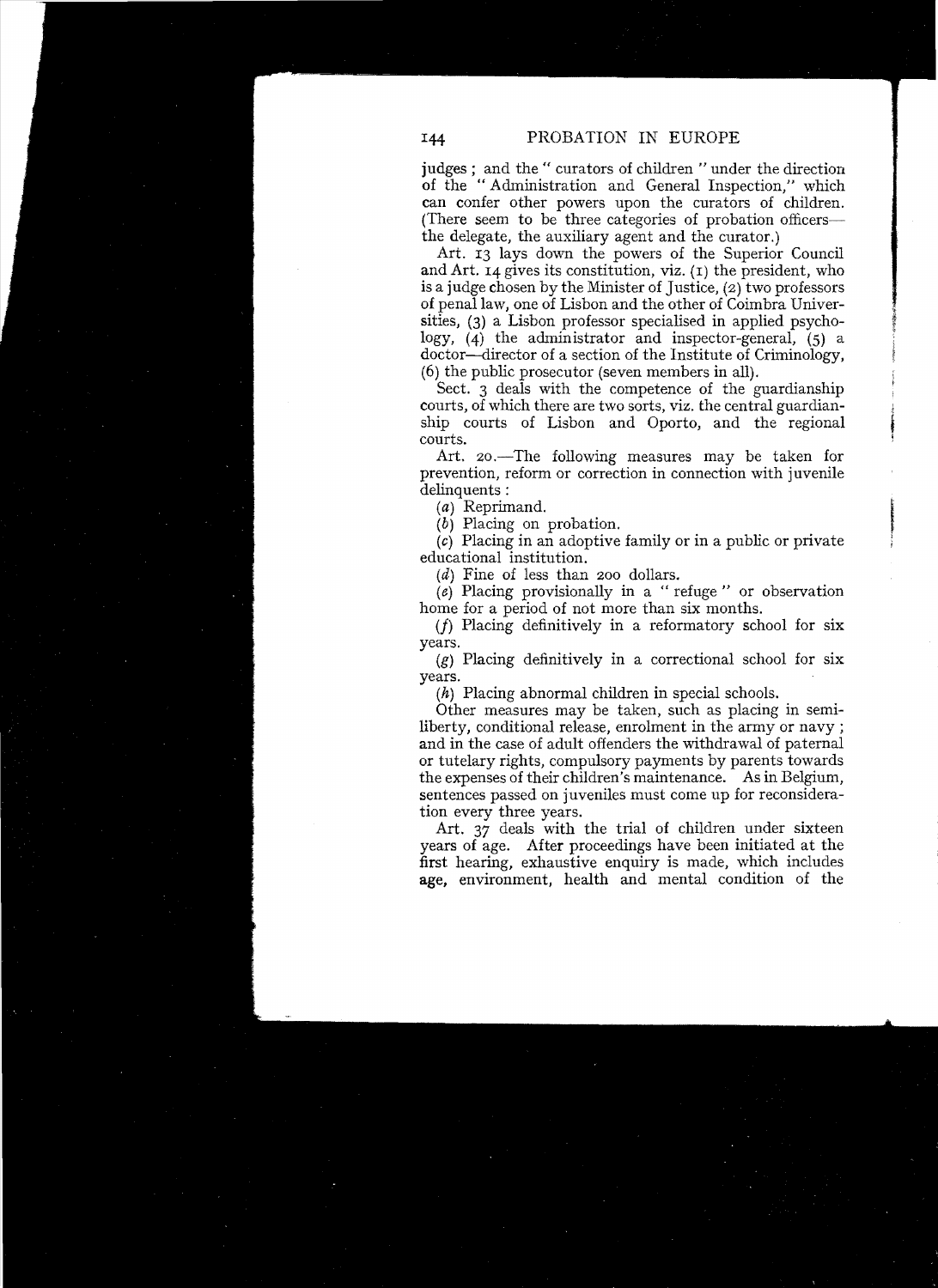offender. The dossier containing the results of the enquiries is passed on to the curator of children for his consideration, and then the second hearing takes place at which judgment is made.  $(Note. - This approximates)$ which judgment is made. closely to American practice, especially in the Eastern States.)

Art. 38 makes the two hearings compulsory in the case of the regional guardianship courts, but the Central Guardianship court may dispense with the preliminary hearing.

Art. 39 requires separation of juvenile from adult hearings and does away with the need, in the case of minors, of the solemnity and formalities of the ordinary courts.

Arts.  $40-46$  deal with the conditions under which parents or guardians are deprived of their authority, parental or tutelary, over their children; and the guardianship, maintenance and supervision of such children.

Arts. 47-48 deal with the maintenance of children under sixteen years of age.

Art. 49.—Collection of fines and of charges for the maintenance of children.

Arts. 50-53.—Appeals and records.

Arts. 54-70.—Special regulations for central guardianship courts.

Arts. 71-84.—Special regulations for regional courts.

Sect.  $4.$ -Deals with institutional work. There are three sorts of institutions :

*(I) Asiles* (refuges).

(2) Houses of reformation.

(3) Colonies of correction.

The authorisation of the Ministère de la Justice et des Cultes.

Art. 87 provides that doctors of medicine shall be the directors of the refuges, whilst the sub-directors must be "curators of children." It further specifies the requirements of the other members of the staff.

Arts. 101-106 state the general regulations applicabie to "refuges," including the examinations-anthropological, medical and psychological. The study of the vocational aptitudes, the legal-social conditions of minors and their ancestors is carried out and registered in a biographical bulletin for each minor, the registration being the duty of the curator.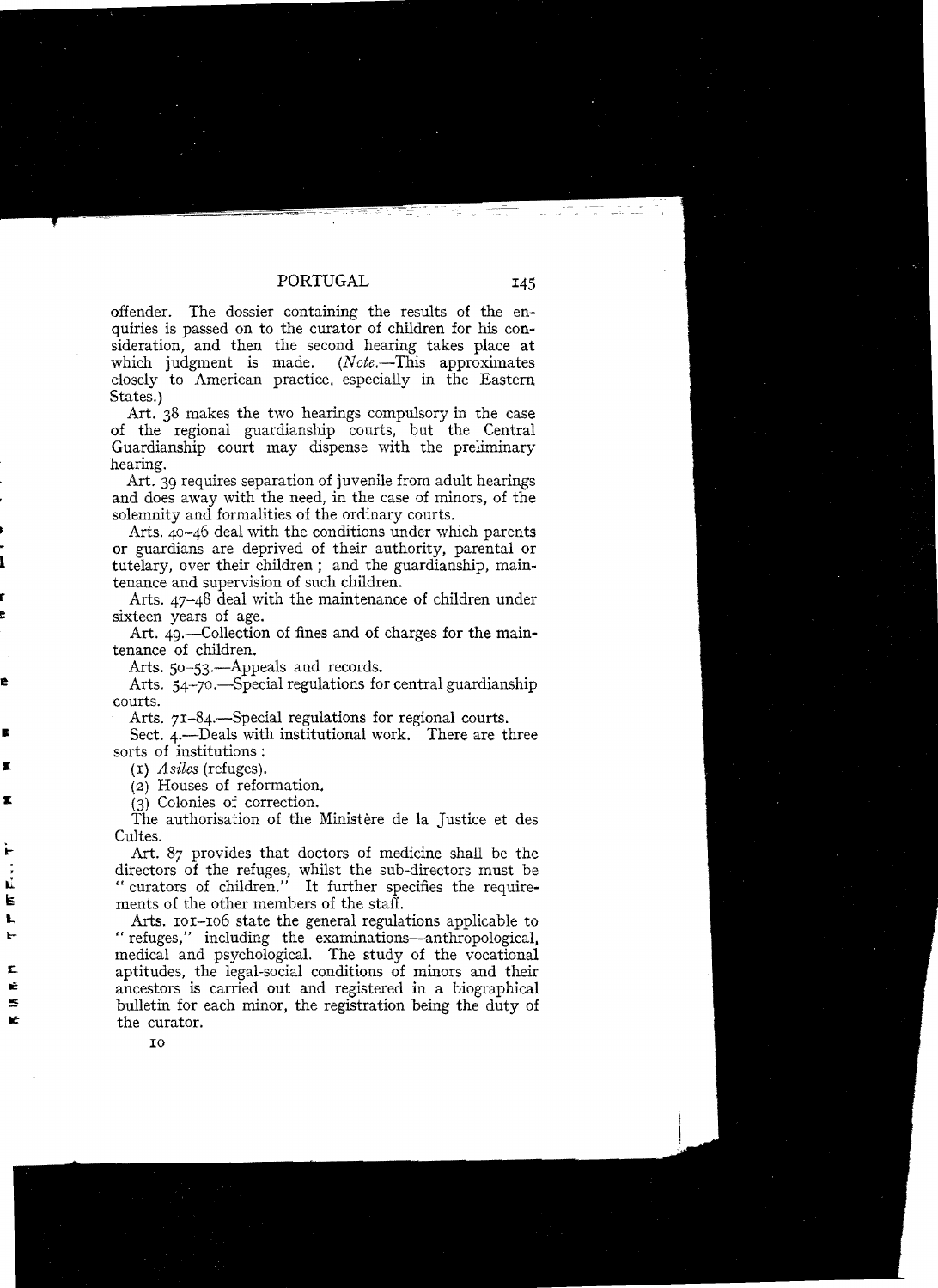

 $\mathbf{r}$